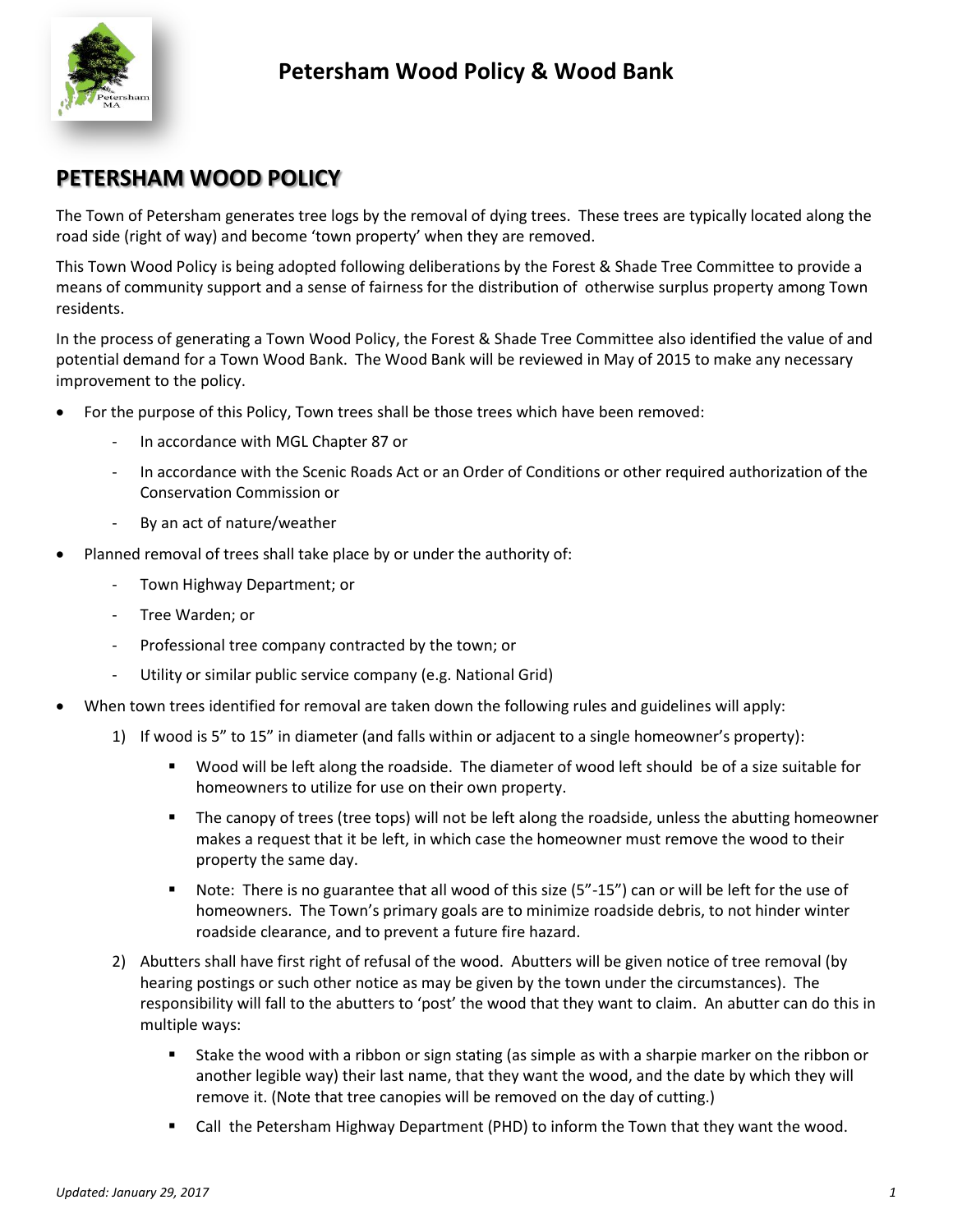

- 3) Abutters will be given to the date they stated (preferably no longer than one month) to clear the posted wood from the roadside. If more time is needed abutters shall contact the PHD. When the month window has passed, any local resident may clear the wood, unless the PHD has granted a time extension. If an extension has been granted an updated ribbon shall be added to denote the new date. If the PHD perceives the wood is a hindrance, it may remove the wood so that it may be added to the Wood Bank.
	- If trees have multiple abutters (for example on the Town Common), the wood will be transferred to the Wood Bank where the wood will be used for the purposes of the Town's common good.

## **WOOD BANK POLICY**

In many communities throughout Massachusetts, high heating costs have stressed households to stay warm. A Wood Bank (similar in concept to a Food Bank) has been a successful asset and public service in many New England communities experiencing this problem. The Petersham Wood Bank was the first to establish in Massachusetts and has been serving the community since November of 2014.

### **How the Policy Works**

**Volunteer Days** – Monthly (optimally, weather and schedules permitting) a volunteer work day will be held to cut, split, and stack firewood at the Town Transfer Station. Firewood will be stacked into crates to create voucher portions of  $\frac{1}{2}$ cord of wood (+/-) and are covered to help limit the exposure to weather, while permitting airflow to help dry the wood.

#### **Town Volunteers might include:**

- Trained Town employees or qualified volunteers will be chainsaw operators. (All operators shall use appropriate personal protective equipment (PPE): eye protection, hard helmet, hearing protection, gloves, chainsaw leg protection and boots).
- These individual shall be trained in safe operations of chainsaw use. These operators might include: PHD representatives, Tree Warden (& mutual town aid support), local professional arborists and foresters, or Petersham Fire Dept. or Petersham Police Dept. personnel ( The goal is to include local professional arborists and foresters and trained residents.)
- Cutters will begin before a 'splitting crew' arrives to generate rounds of wood to be split.
- A work day will be held typically from 9:00-2:00pm.
- The wood generated will be given to town residents in need of heating assistance, according to the following guidelines.

#### **To Receive Wood**

- Residents in need may simply follow the request procedure as follows:
	- o Requesting resident visits the Town Hall or calls to speak to Steven Boudreau to express their interest in a Wood Bank voucher.
	- o The only information requested is
		- If they are currently receiving fuel assistance. If they are the resident will receive first priority over other requests if vouchers are limited.
		- Name, address, phone and email this information is collected for purposes of tracking to request future volunteer help to the Wood Bank and for grant writing purposes to show the Wood Bank is serving town residents.